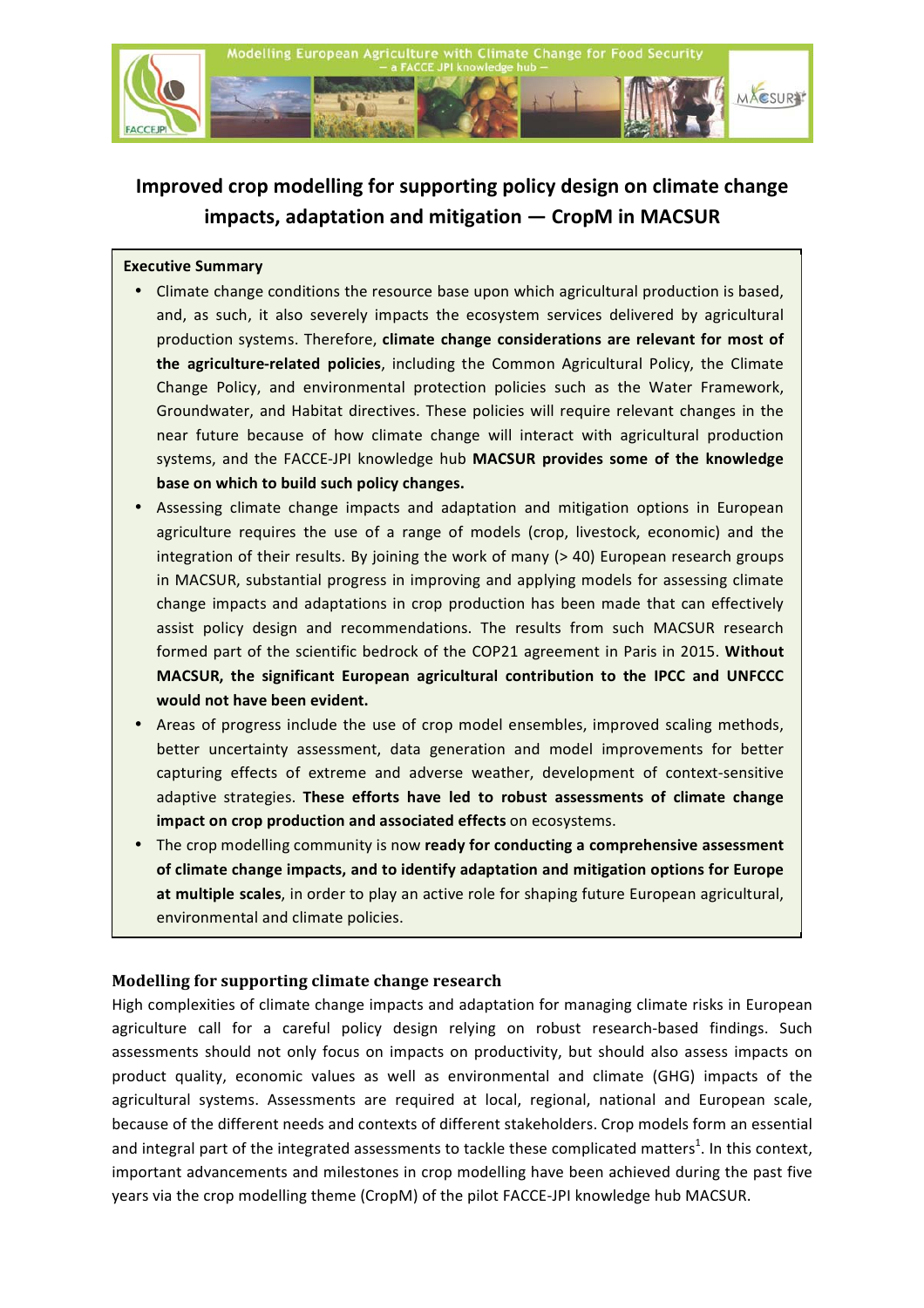An example of how MACSUR has supported policy design was the process of the COP21 meeting in Paris in December 2015, where MACSUR research contributed to the IPCC 5<sup>th</sup> Assessment Report and played an important role in the scientific underpinning of the dimate change breakthrough agreement at COP21. Further integrated assessments of agricultural systems linking results from crop, livestock and economic models will be required in the future for Europe to play an evidencebased and leading role in future climate change reports and policies.

| <b>Examples of advancements to improve European agriculture</b>                                                                                                                                                                                                                                                                                                                                                                                  |                                                                                                                                                                                                                                                                                                                                                                  |
|--------------------------------------------------------------------------------------------------------------------------------------------------------------------------------------------------------------------------------------------------------------------------------------------------------------------------------------------------------------------------------------------------------------------------------------------------|------------------------------------------------------------------------------------------------------------------------------------------------------------------------------------------------------------------------------------------------------------------------------------------------------------------------------------------------------------------|
| Improvements of models:<br>$\cdot$ limitations identified <sup>1</sup><br>• crop management and crop rotations <sup>2</sup><br>added<br>· environmental impacts such as nitrate<br>leaching and N <sub>2</sub> O emissions <sup>3</sup> included<br>$\cdot$ uncertainties assessed and reduced <sup>4</sup><br>· climate sensitivities of yields assessed<br>with a large model ensemble <sup>5</sup><br>• scaling methods improved <sup>6</sup> | <b>Dialogue with stakeholders:</b><br>• fruitful engagement of local<br>stakeholders of regional case studies<br>• stakeholder perceptions analyzed<br>• stakeholders identifying needs for<br>analyses, risks and needs for<br>adaptations<br>• active engagement with national and<br>European policy makers (e.g. two EU<br>stakeholder meetings at Brussels) |
| <b>Mutual learning:</b><br>• common methodologies and interfaces<br>between crop modelling, livestock<br>modelling and economic modelling <sup>7</sup><br>• common climate change scenarios <sup>5</sup><br>• regional case studies <sup>8</sup>                                                                                                                                                                                                 | <b>Recommendations:</b><br>· adaptive crop management under<br>climate change in Europe <sup>9</sup><br>· adapting wheat cultivars to climate<br>change across Europe <sup>10</sup><br>• defining crop management and<br>fertilization for sustainable<br>agriculture <sup>11</sup>                                                                              |



A MACSUR study shows that winter wheat yields are projected to decrease with increasing temperatures (a) and increase with increasing precipitation (b) in different parts of Europe (sites in Finland, Germany and Spain). Changes are shown as relative (%) to yields during the baseline climate 1981-2010 with ensemble median responses of period-mean and interquartile ranges (IQR) across 26 crop models (source: Pirttioja et al 2015, Fig 8).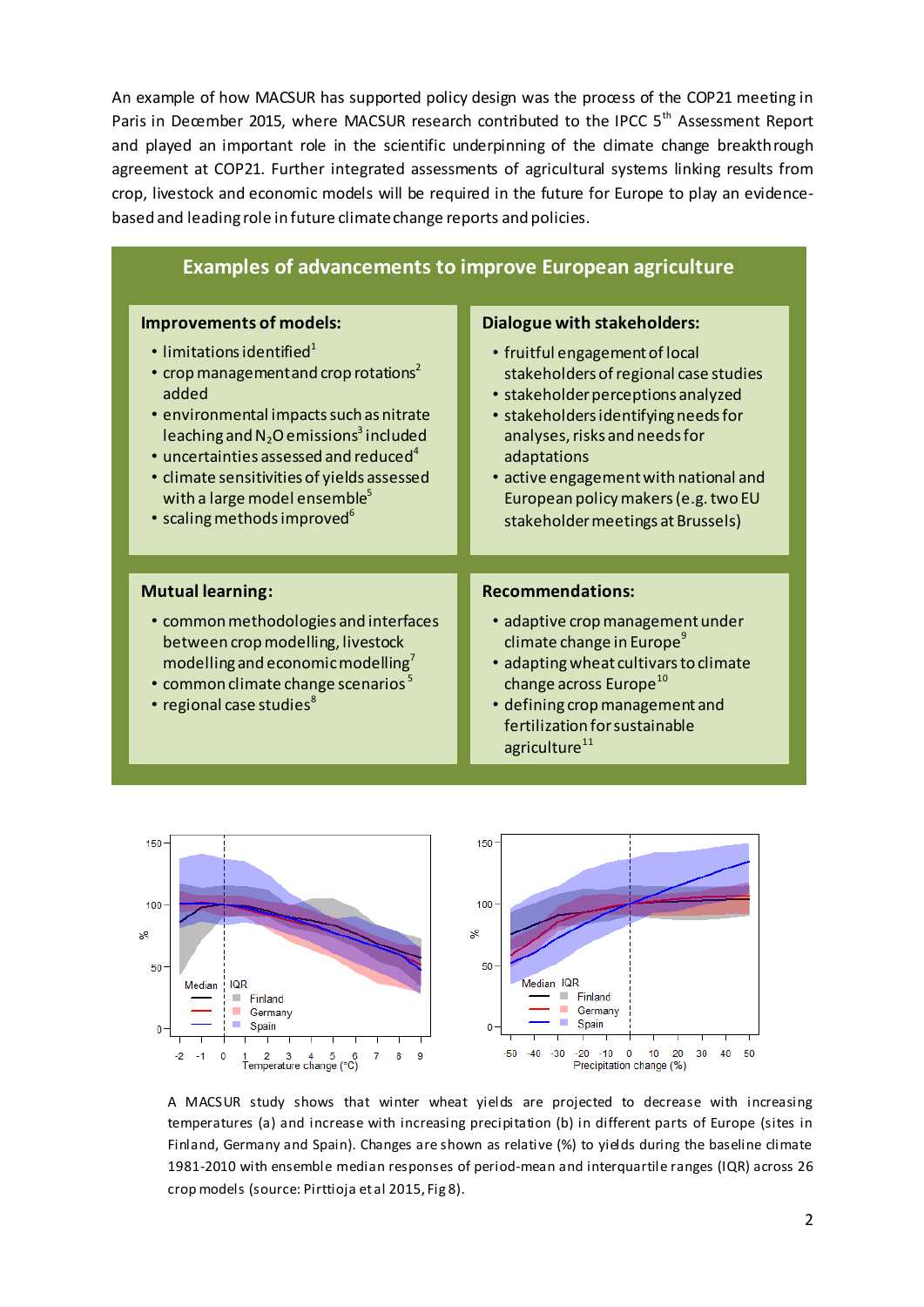#### **Conclusions:**

- $\rightarrow$  Crop modelling for climate change and food security made substantial progress through fruitful and increasing collaboration within and beyond the MACSUR crop modelling community. This collaboration has led to an increased international visibility of European research. The improved modelling is now mature to be effectively used for providing guidance for strategic and visionary policy design, such as on investments in research and technologies that reduce effects of extreme events on crop yield, acknowledge and promote different adaptation strategies in the various European contexts and direct and support efforts that reduce risks and enhance opportunities through crop and soil management and plant breeding.
- $\rightarrow$  MACSUR is now in a position to conduct comprehensive impact, adaptation and mitigation assessments: two European wide integrated impact assessments focusing on wheat and maize initiated by CropM are underway. The CropM partners use models that are capable of analysing a wide range of aspects of climate change and agricultural crop production, including impacts on crop productivity and quality, nitrogen flows and losses (e.g. leaching), GHG emissions (e.g. nitrous oxide emissions) and changes in soil carbon. The integrated and flexible use of this range of models allows assessments of climate change impacts as well as adaptation and mitigation strategies to be assessed at multiple scales, which will provide policy makers and stakeholder with critical information on the sustainable development of European agricultural systems.
- → MACSUR closely cooperates with international Programs like AgMIP and the Global Research Alliance to integrate regional and European assessments into global studies and contributed to updates of IPCC findings<sup>5,12,13</sup>.

#### **Outlook**

Future studies should address critical policy-relevant questions such as:

- How can needs for adaptation and mitigation be reconciled under climate change?
- How can detailed information on impacts and adaptation be upscaled from local to regional and European scales?
- What is the potential for storing soil carbon in European agricultural soils given increasing demands for biomass for food, fibre and bioenergy?
- What is the need for innovations in crops and crop production systems to meet future sustainability requirements?
- How should future farming systems be designed in various European regions to anticipate climate-driven changes and meet sustainability targets such as those complying with a low carbon world?

For these important questions that underpin European and national agricultural and resource policies, we recommend further establishing and using the models, scientific frameworks and protocols developed in MACSUR. These can provide a standard and basis, even beyond the immediate MACSUR community, to ensure alignment of assessments across countries, regions and applications and to compare integrated assessment results and derived recommendations for policy use. We aim to further engage with stakeholders to ensure that assessments are designed and applied to meet the different needs of policy makers and the various actors in the agricultural and food sector.